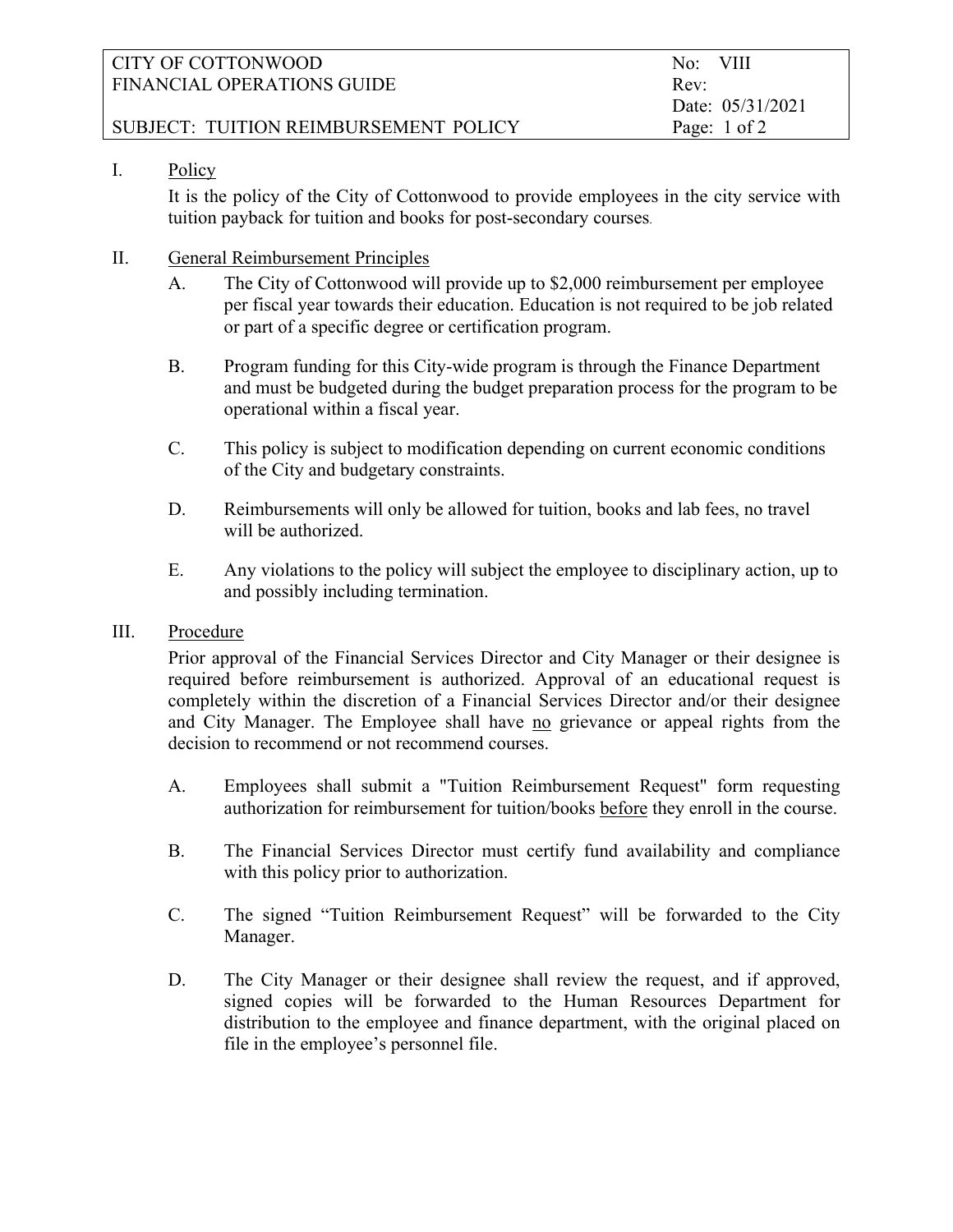| CITY OF COTTONWOOD                    | No: VIII                |
|---------------------------------------|-------------------------|
| FINANCIAL OPERATIONS GUIDE            | Rev: 4                  |
|                                       | Date: 05/31/2021        |
| SUBJECT: TUITION REIMBURSEMENT POLICY | Page: $2 \text{ of } 2$ |

# IV. Upon Completion

- A. Employee shall submit a "Confirmation of Tuition Expenses" and all pertinent receipts for tuition/books upon successful completion of the course to Human Resources.
- B. The Human Resources Director or designee shall assure all the pertinent documentation, including the employee's report card or transcripts are included in the package.
- C. Human Resources will process the check requisition to the Finance Department for payment.

Upon successful completion of such course work, the City of Cottonwood shall reimburse the employee the costs of tuition up to \$2,000 per fiscal year. Successful completion will be defined as a letter grade of "C" or better. In courses where no letter grade is given, a report of successful completion signed by the instructor or an official of the institution must be obtained.

# IV. Tuition Reimbursement Agreement

 The "Tuition Reimbursement Agreement" is available for City employees interested in obtaining additional education and degree opportunities.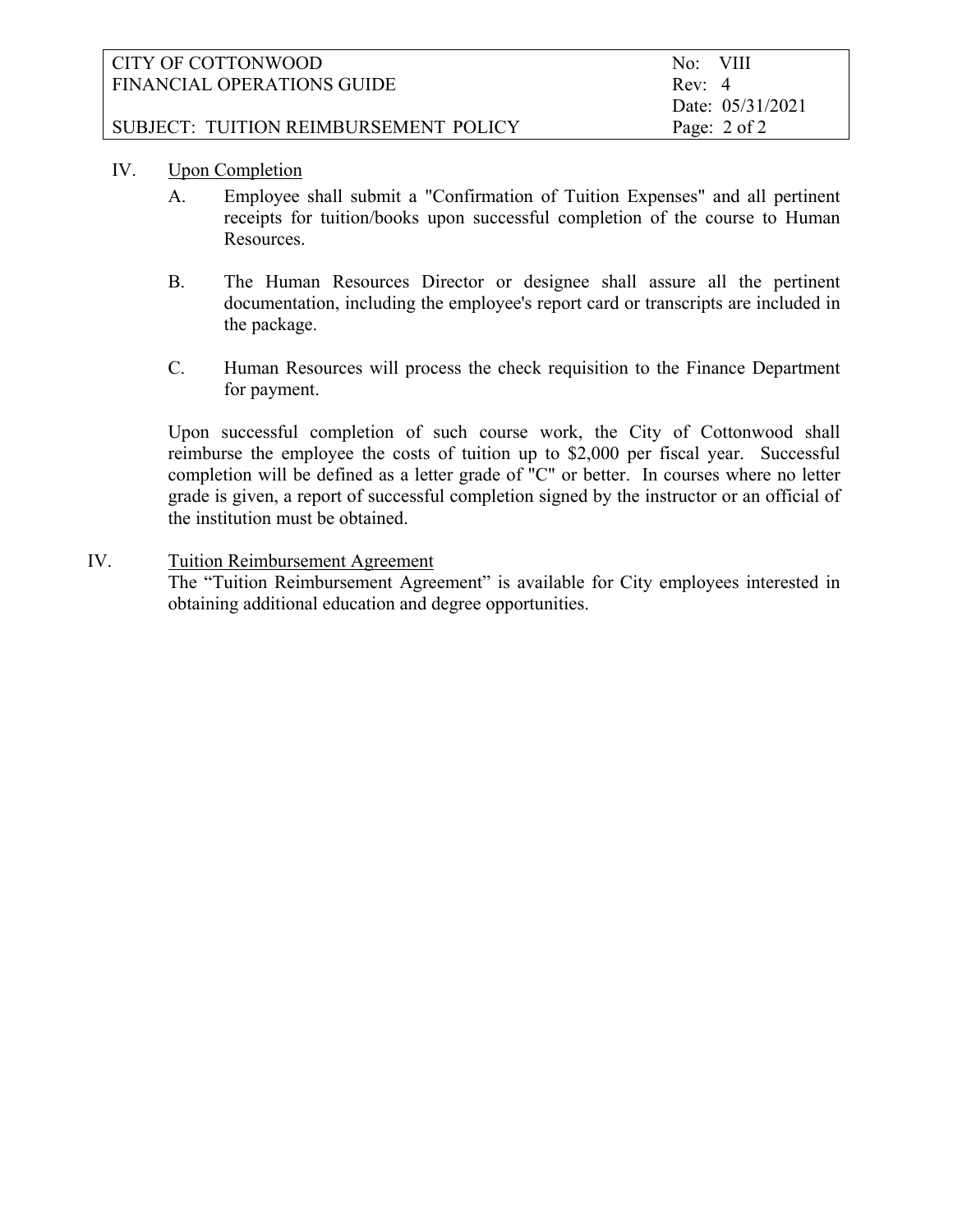## **TUITION REIMBURSEMENT REQUEST**

| <b>Name of Employee:</b>                           |             |          |                   |  |  |
|----------------------------------------------------|-------------|----------|-------------------|--|--|
| <b>Name of Educational Institution:</b>            |             |          |                   |  |  |
| <b>Requested Courses for Enrollment:</b>           |             |          |                   |  |  |
| Course                                             | Description | Location | Number of<br>Days |  |  |
| An estimated cost for taking the course(s) is/are: |             |          |                   |  |  |
| <b>TUITION:</b><br><b>BOOKS:</b>                   |             |          |                   |  |  |

I would like to enroll in the above courses through the above educational institution and hereby request approval for tuition reimbursement upon completion of the course(s). I understand that in order to obtain a reimbursement, this request must be submitted and approved prior to enrolling in a course. Without prior approval, reimbursement is not guaranteed. I further understand that the City will only reimburse me for my qualified expenses relating to tuition and books upon submitting a reimbursement request with proof of a passing grade of "C" or better and receipts of qualified expenses.

| Employee Signature | Jate |
|--------------------|------|

### **Approvals:**

### **FINANCE:**

This employee  $\Box$  HAS  $\Box$  HAS NOT exceeded the maximum amount allowed by policy for tuition reimbursement and there is sufficient budgetary allocation to accommodate this expenditure.

Financial Services Director Signature Date

\_\_\_\_\_\_\_\_\_\_\_\_\_\_\_\_\_\_\_\_\_\_\_\_\_\_\_\_\_\_ \_\_\_\_\_\_\_\_\_\_\_\_

## **CITY MANAGER:**

 $\Box$  APPROVED  $\Box$  DISAPPROVED

TOTAL \$

City Manager Signature Date

### **HUMAN RESOURCES:**

Distribute a copy of this request to the employee and to the employees Department Head/Supervisor. The originals shall be maintained in the employee's personnel file.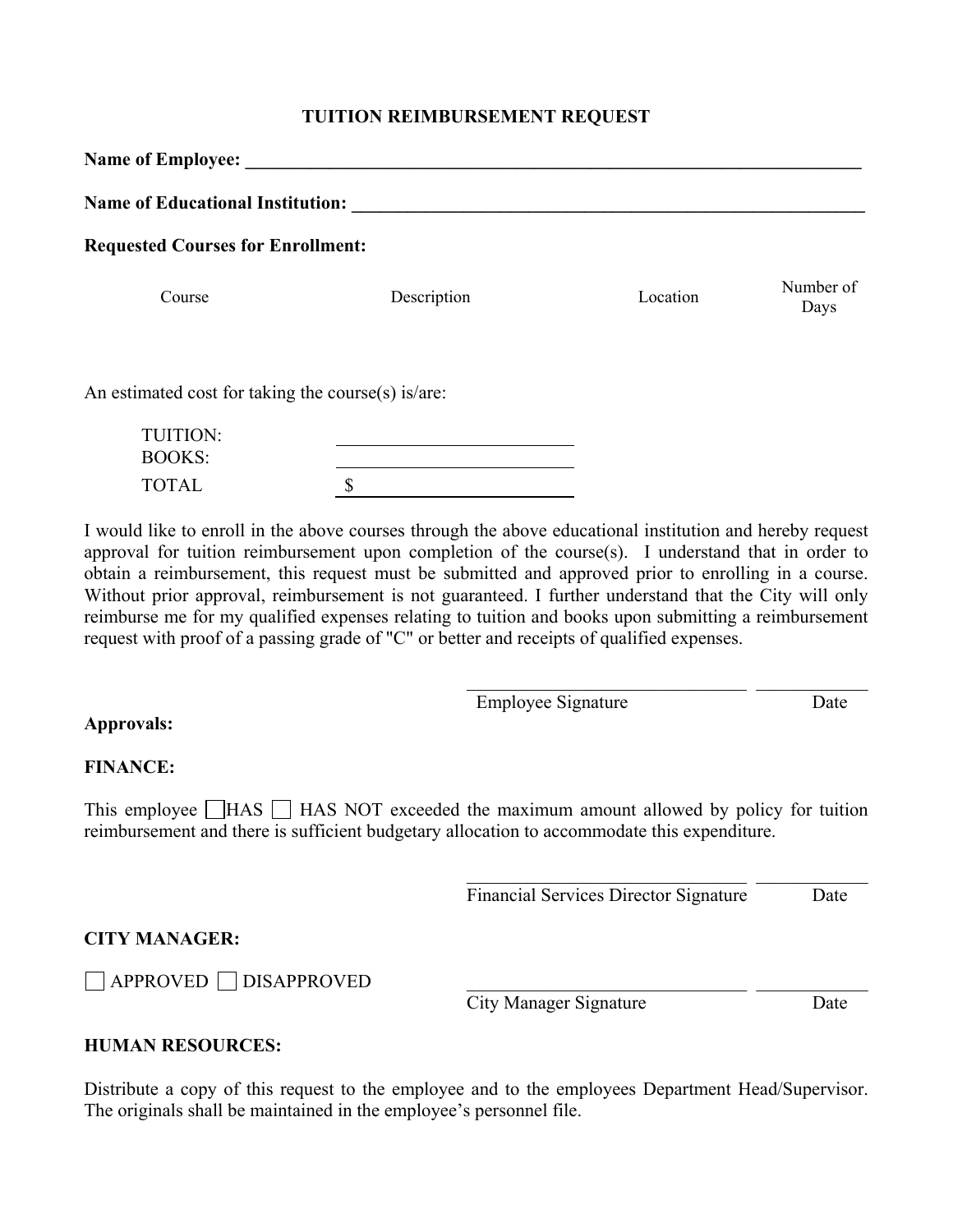# **REQUEST FOR REIMBURSEMENT AND CONFIRMATION OF TUITION EXPENSES**

## **TO: HUMAN RESOURCES DEPARTMENT**

FROM:

In accordance with "Tuition Reimbursement Request" approved on  $\,$ , I hereby request reimbursement for my completed courses.

### Attachments:

Qualified tuition and book expense receipts Proof of passing grade in course

Signature of Employee Date

# **TO: FINANCE**

| Reimbursement Check Needed:              |       |
|------------------------------------------|-------|
| Charge to Account Code: $01-1200-650010$ | Date: |
| Amount:                                  |       |
| Payable to:                              |       |
| <b>Approval for Payment:</b>             |       |
| <b>RE: Tuition Reimbursement Program</b> |       |

# **TO: HUMAN RESOURCES**

Distribute a copy of this request to the employee and the department. The originals shall be maintained in the employee's personnel file.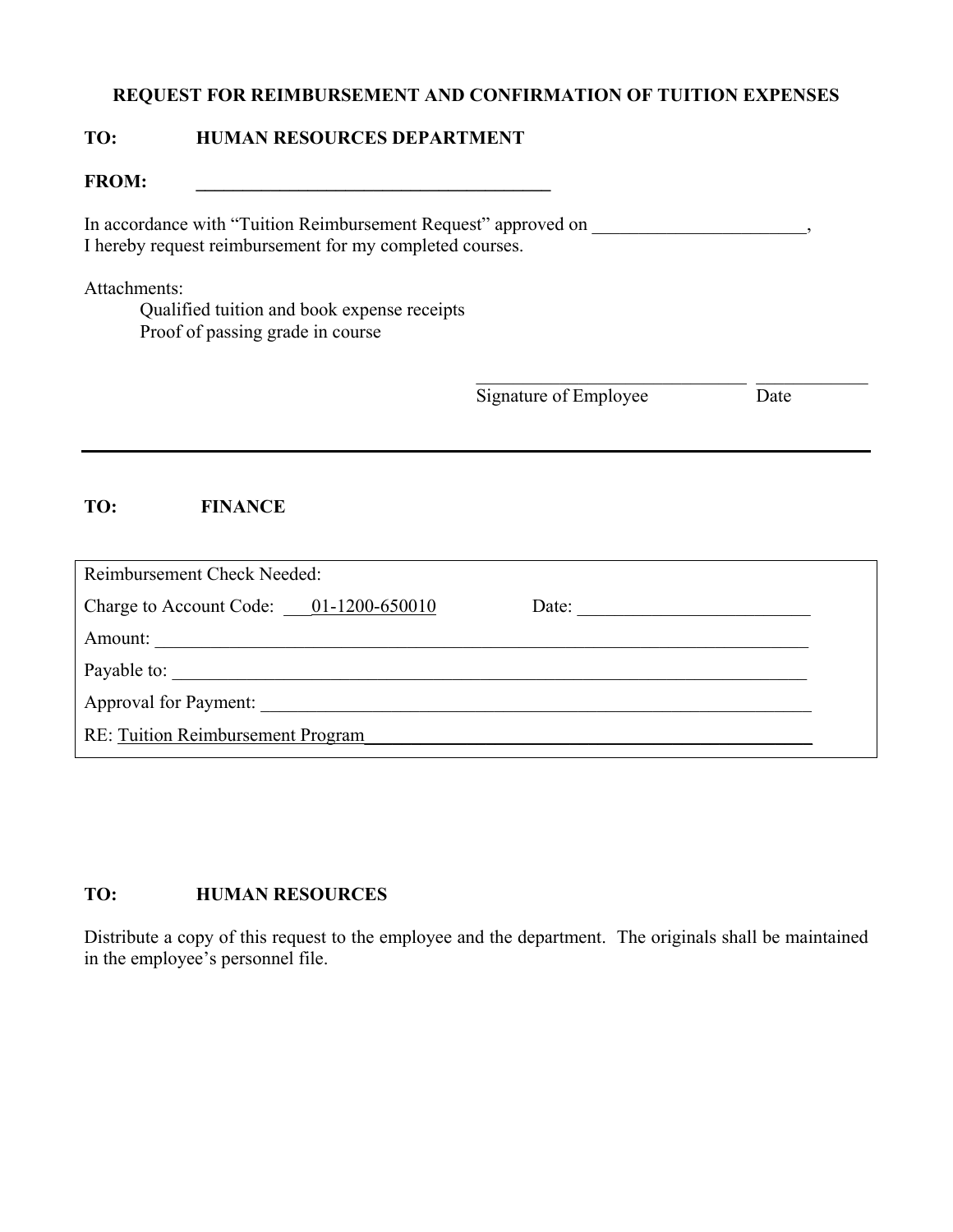## **TUITION REIMBURSEMENT AGREEMENT**

This agreement is made effective the \_\_\_\_\_\_\_\_ day of \_\_\_\_\_\_\_ between the City of Cottonwood, a political subdivision of the State of Arizona ("City"), and \_\_\_\_\_\_\_\_\_\_\_\_\_\_\_\_\_\_\_\_\_\_\_\_\_, hereafter referred to as "Applicant."

### WHEREAS:

- 1. The City of Cottonwood employs individuals to serve the residents of the City of Cottonwood and the public in general; and
- 2. With training and education, such individuals may better fulfill the duties of their employment positions; and
- 3. It has been determined that it is in the City's interest to have such individuals obtain additional education and degrees, and to attract and retain quality employees by providing educational opportunities; and
- 4. The City wishes to benefit from the further education and degrees obtained by its employees.

NOW, THEREFORE, the parties to this agreement, in consideration of the mutual covenants and stipulations set forth herein, agree as follows:

- 1. The City shall reimburse the Applicant for tuition paid by Applicant to obtain further education and degrees.
- 2. Such reimbursement shall only be paid to Applicant on a course by course basis.
- 3. The City shall reimburse Applicant for a course only if a letter grade of "C" or better is obtained. If a course is not offered with letter grades, City shall reimburse applicant upon successful completion of the course as defined by the educational institution offering the course.
- 4. The tuition amounts reimbursed to Applicant by City shall be entered onto the attached Exhibit "B" which is hereby incorporated by reference.